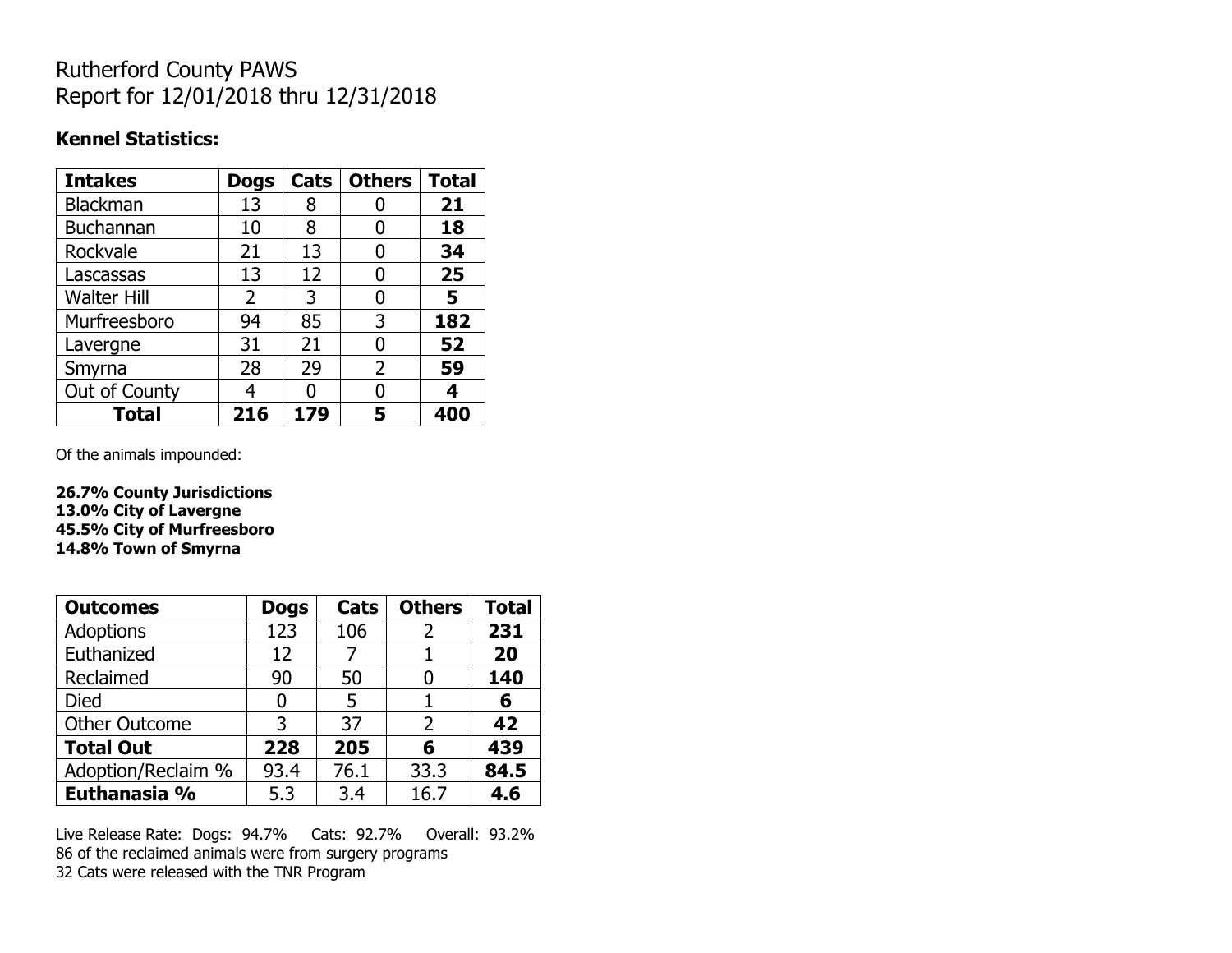Animals left in shelter on 12/31/2018: 65

2613 People visited the shelter looking for a lost /new pet.

1971 Logged calls/voice mails for the month.

### **Activity Report by Jurisdiction:**

| Zones           | <b>Calls Received</b> | Calls Completed |
|-----------------|-----------------------|-----------------|
| <b>Blackman</b> | 248                   | 259             |
| Buchannan       | 148                   | 156             |
| Lavergne        | 275                   | 296             |
| Lascassas       | 98                    | 106             |
| Murfreesboro    | 497                   | 524             |
| Rockvale        | 157                   | 168             |
| Smyrna          | 136                   | 143             |
| Walter Hill     | 54                    | 59              |
| Out of Area     | 41                    | 43              |
| <b>Total</b>    | 1654                  | 1754            |

45.1% County Jurisdictions 16.6% City of Lavergne 30.1% City of Murfreesboro 8.2% Town of Smyrna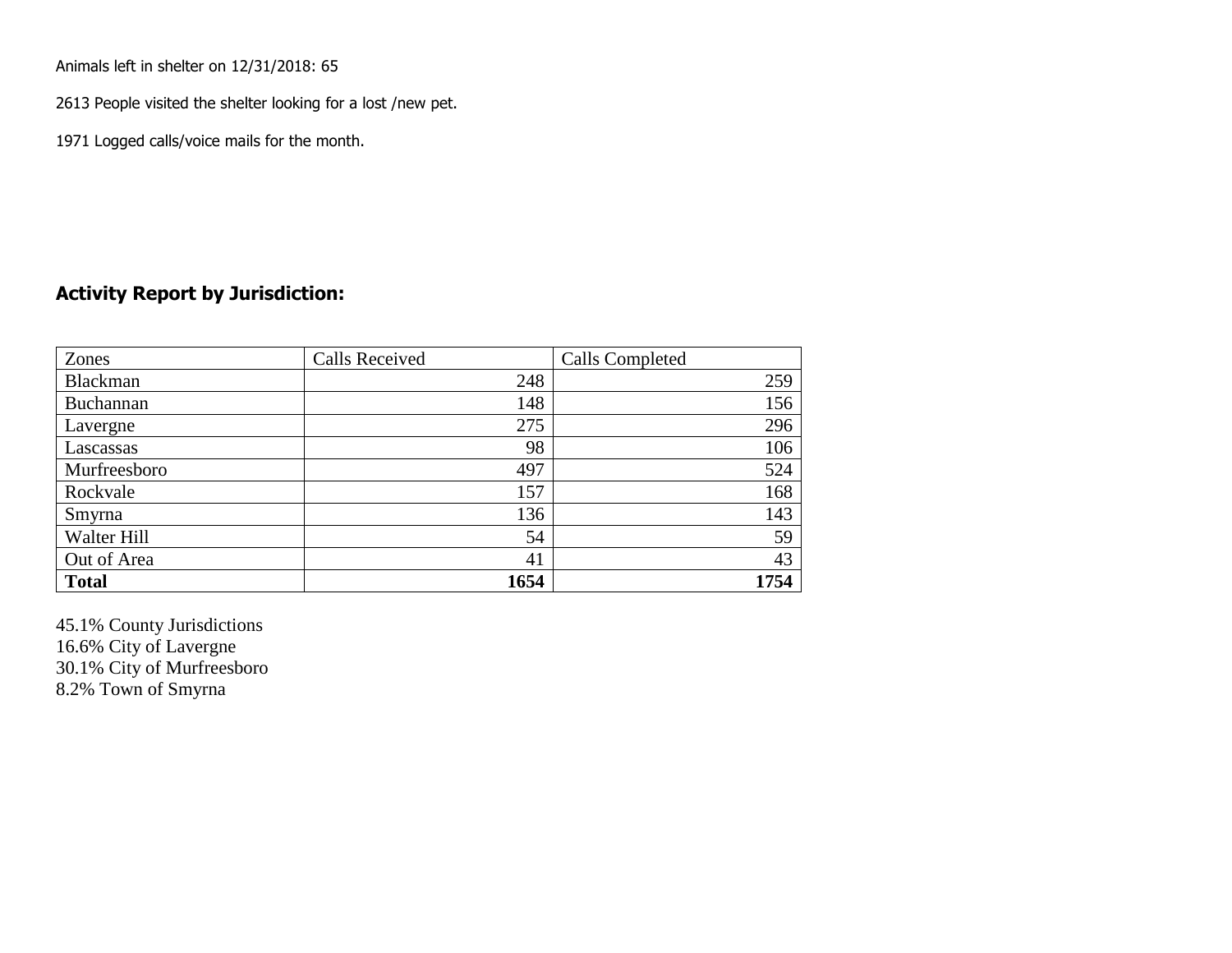## **Mileage:**

| <b>Officer</b> | <b>Miles</b> |
|----------------|--------------|
| 421            | 1771         |
| 423            | 1516         |
| 424            | 1840         |
| 425            | 989          |
| 426            | 1714         |
| 427            | 904          |
| 428            | 1215         |
| 429            | 39           |
| 430            | 963          |
| 437            | 891          |
|                |              |
|                |              |
|                |              |
|                |              |
|                |              |
|                |              |
|                |              |
| <b>Total</b>   | 11842        |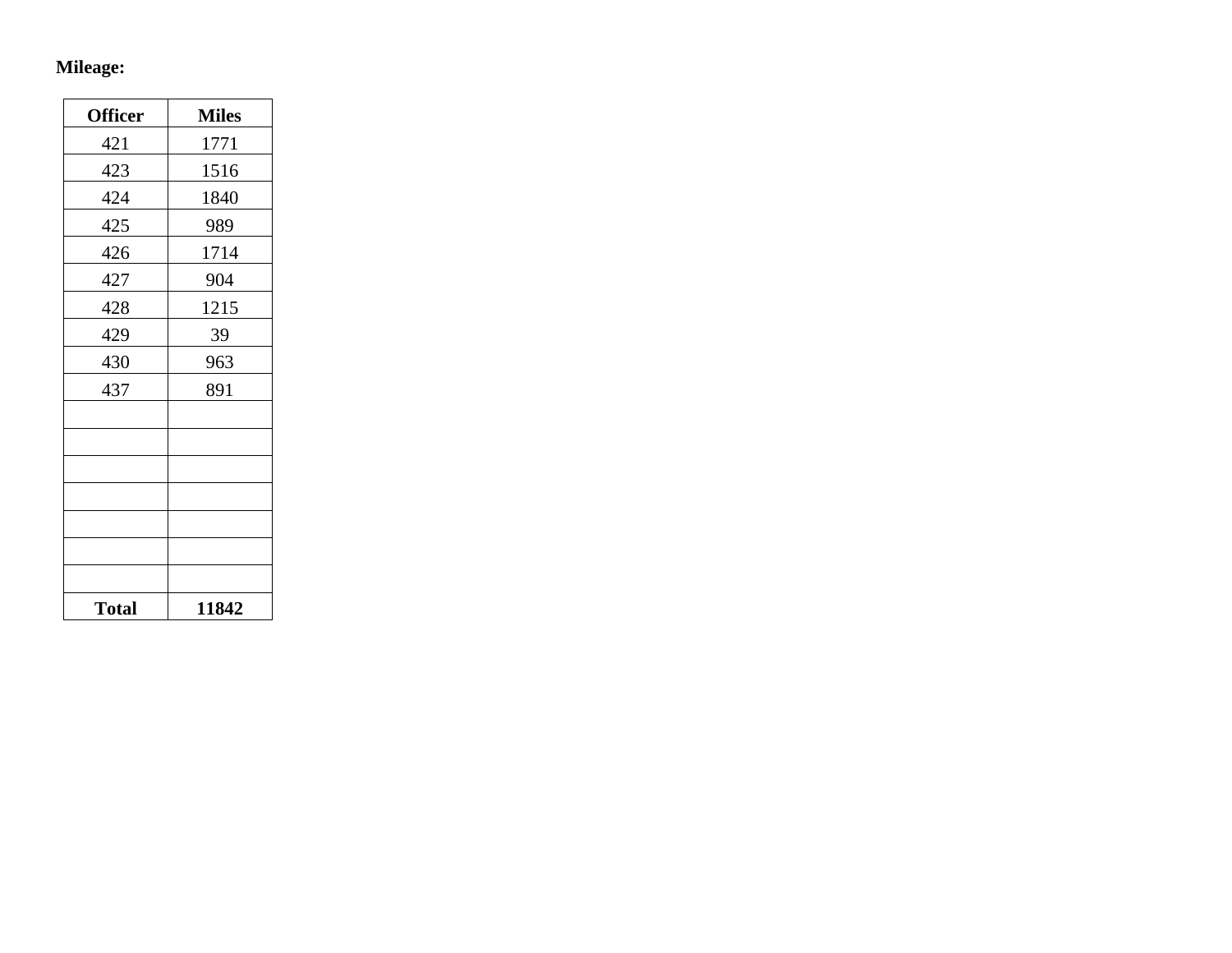# Fiscal Year-to-Date Report 07/01/2018 thru 12/31/2018

### **Kennel Statistics:**

| <b>Intakes</b>     | <b>Dogs</b> | Cats | <b>Others</b> | <b>Total</b> |
|--------------------|-------------|------|---------------|--------------|
| <b>Blackman</b>    | 108         | 181  | 2             | 291          |
| Buchannan          | 86          | 56   | 9             | 151          |
| Rockvale           | 116         | 150  | 5             | 271          |
| Lascassas          | 79          | 99   | 8             | 186          |
| <b>Walter Hill</b> | 57          | 79   | 2             | 138          |
| Murfreesboro       | 672         | 582  | 32            | 1286         |
| Lavergne           | 172         | 244  | 4             | 420          |
| Smyrna             | 208         | 324  | 10            | 542          |
| Out of County      | 32          | 4    | 0             | 36           |
| <b>Total</b>       | 1530        | 1719 | 72            | 3321         |

Of the animals impounded since July 01:

**32.3% County Jurisdictions**

**12.7% City of Lavergne 38.7% City of Murfreesboro**

**16.3% Town of Smyrna**

| <b>Outcomes</b>      | <b>Dogs</b> | Cats | <b>Others</b> | <b>Total</b> |
|----------------------|-------------|------|---------------|--------------|
| <b>Adoptions</b>     | 828         | 908  | 36            | 1772         |
| Euthanized           | 84          | 117  | 10            | 211          |
| Reclaimed            | 610         | 408  | 5             | 1023         |
| <b>Died</b>          | 7           | 62   | 3             | 72           |
| <b>Other Outcome</b> | 10          | 391  | 18            | 419          |
| <b>Total Out</b>     | 1539        | 1886 | 72            | 3497         |
| Adoption/Reclaim %   | 93.4        | 69.8 | 56.9          | 79.9         |
| Euthanasia %         | 5.5         | 6.2  | 13.9          | 6.0          |

Live Release Rate: 91.1%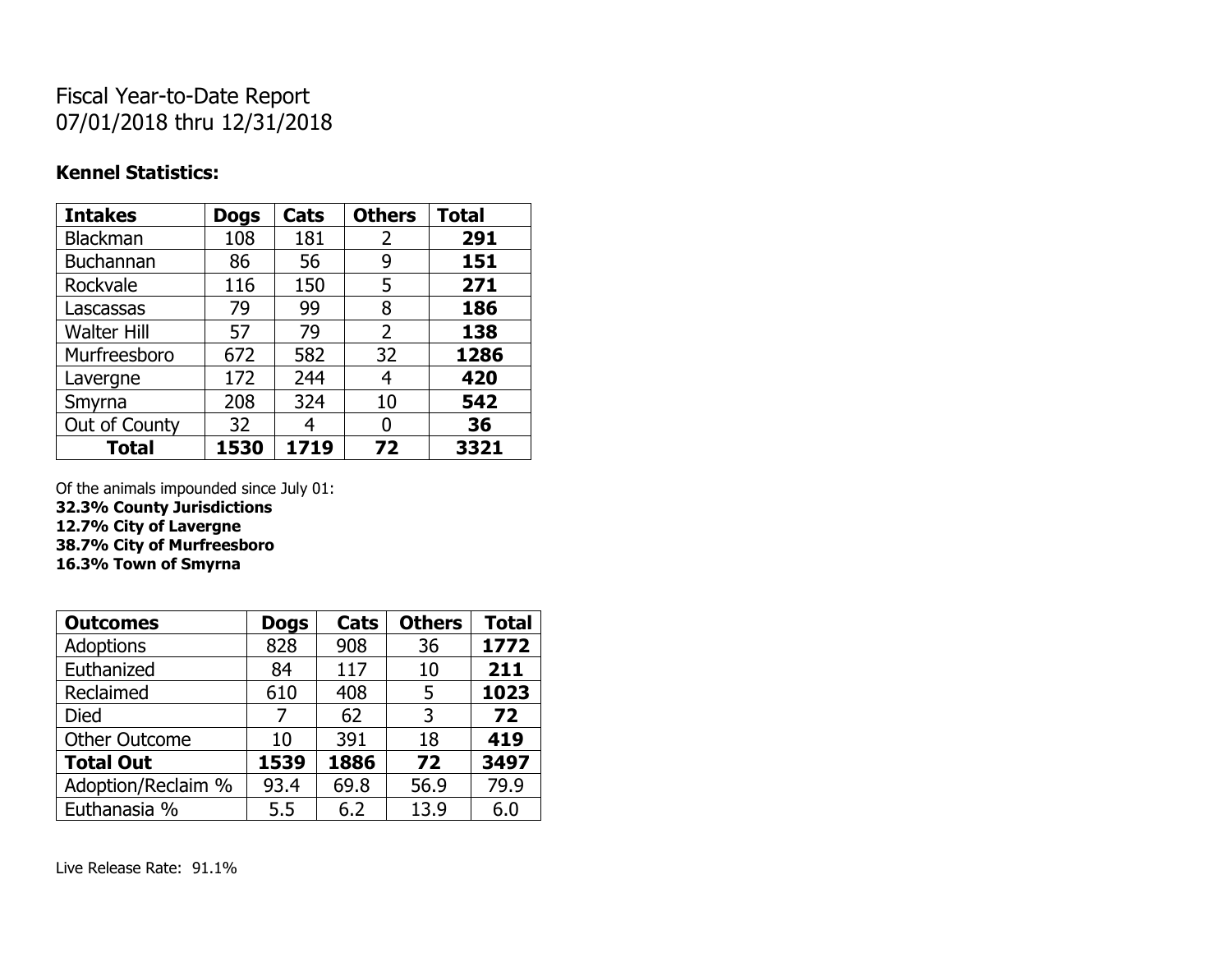16050 People have visited the shelter since July 01, 2018 looking for a lost /new pet.

14660 Logged calls/voice mails since July 01, 2018.

## **Activity Report by Jurisdiction:**

| Zones           | <b>Calls Received</b> | Calls Completed |
|-----------------|-----------------------|-----------------|
| <b>Blackman</b> | 1587                  | 1602            |
| Buchannan       | 755                   | 767             |
| Lavergne        | 1858                  | 1882            |
| Lascassas       | 704                   | 711             |
| Murfreesboro    | 3684                  | 3734            |
| Rockvale        | 948                   | 963             |
| Smyrna          | 1210                  | 1223            |
| Walter Hill     | 595                   | 601             |
| Out of Area     | 122                   | 123             |
| <b>Total</b>    | 11463                 | 11606           |

41.1% County Jurisdictions 16.2% City of Lavergne 32.1% City of Murfreesboro 10.6% Town of Smyrna